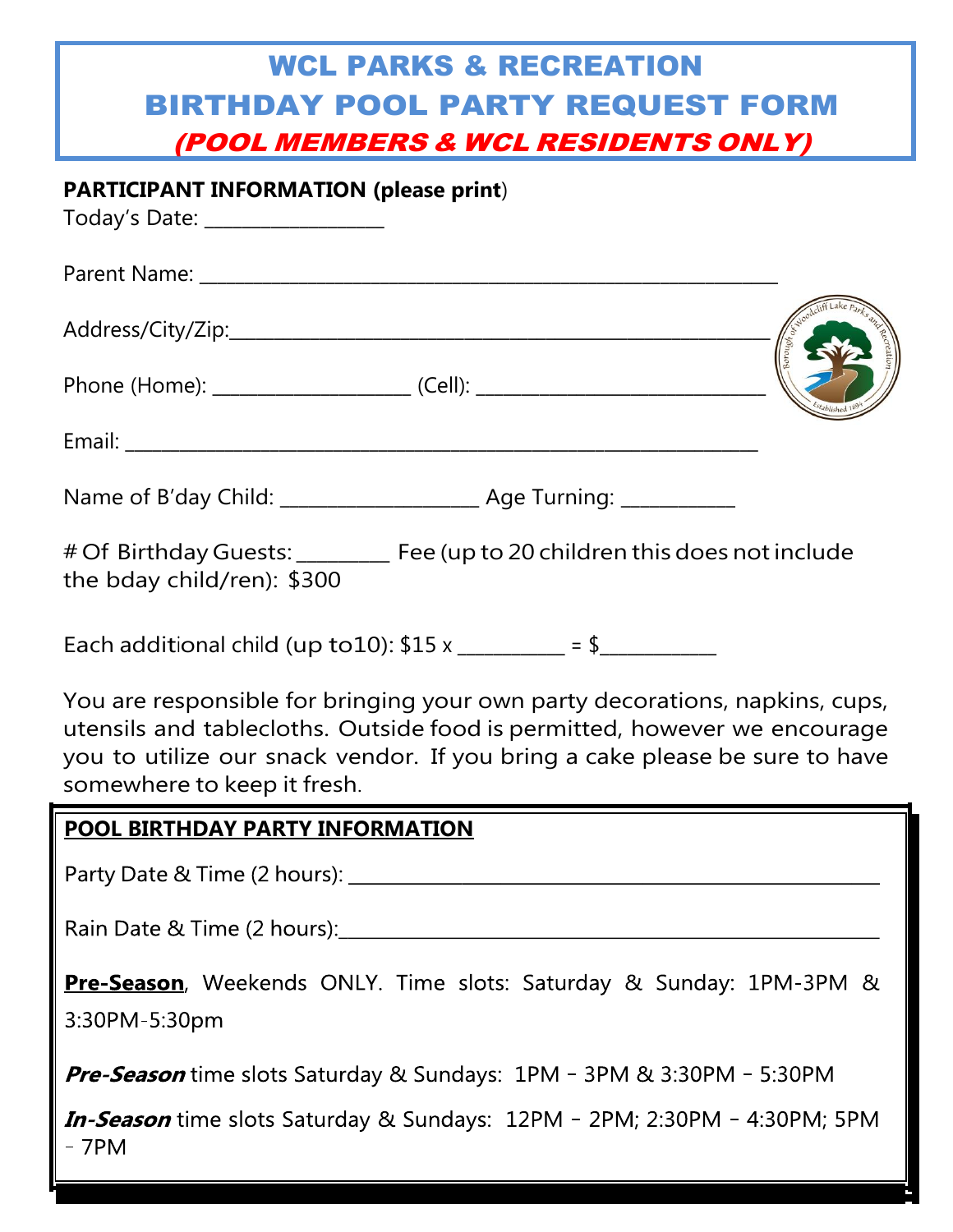# **Payment & Paperwork**

- A non-refundable deposit of \$50.00 (by check only) is required when submitting a Party Request Form. This deposit will be put toward your balance upon confirmation of your requested date. Deposits will only be returned if the requested date(s) cannot be accommodated by the Recreation Department.
- Refunds will not be issued if the actual attendance is less than the paid attendance.
- Full payment for the birthday party is due 5 business days prior to your scheduled party. Failure to submit payment will result in the party being cancelled.

# **Party Confirmation**

- Reservations are confirmed when participant receives an email confirmation approved by the Director of Parks and Recreation. Turning in a request form does not guarantee confirmation.
- Upon completion of your Birthday Party Request Form, the Director will contact you to discuss your request.

# **PARTY INFORMATION AND GUIDELINES**

In order to ensure a great party experience for all, we ask that you please be aware of the following party guidelines and information. Please read through all information completely. Please note: reserving a party is done on a first-come, first–served b a s i s .

## **General Party Information**

Pool party is held at The Pavilion (which is located by the pool house. Parties are for up to 20 birthday guests not including the birthday child. Additional guests (not to exceed 30 maximum) is \$15 per child. Party Fee: \$300.

When your party has been confirmed and balance has been paid in full you will be given wristbands, which must be placed on each guest, so they can be identified as a guest. Wristbands will be removed once the party is over.

The birthday party is 2 hours long. Pool staff and lifeguards will be on duty; however, adult supervision is required for children. The person who booked the party is a resident of Woodcliff Lake or a pool member and is responsible for being present at the party and enforcing appropriate behavior of the party participants.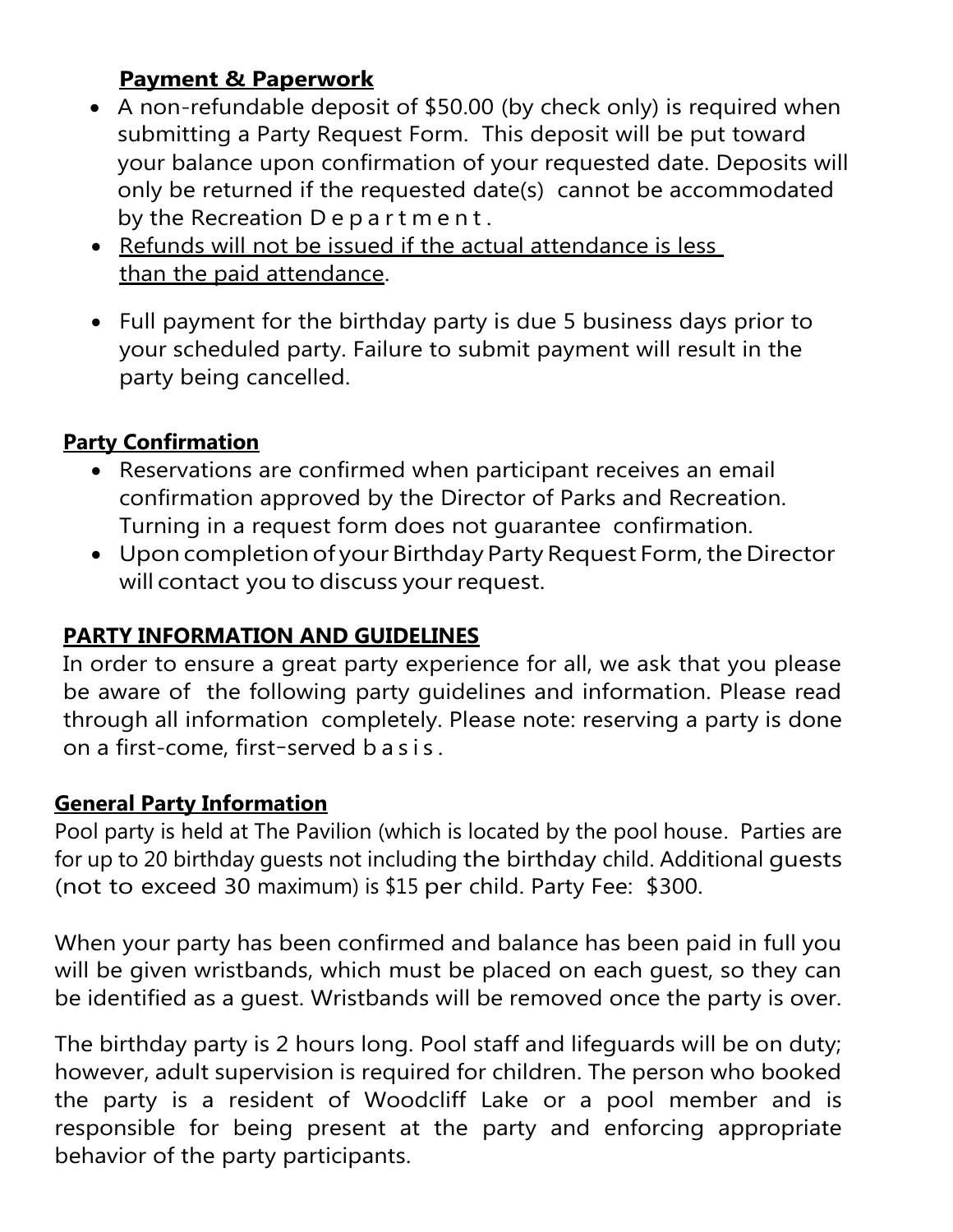What happens if my non-Woodcliff lake adult guests want to stay after the party or I want to but do not have a membership? Here are some options for you to consider:

• Member of the pool with extra guest passes? If so, you can use those for your adult guest (s) or you or they can purchase daily guest passes at the gate entrance (credit card only and also be sure to have your proof of membership) Daily fees: Ages 24+ \$30, Ages 5-23 \$25, Twilight after 4pm (All ages) \$15. Resident members can prepurchase a group of passes at Borough Hall for \$100 for 5 passes or \$165 for 10 passes. (Business hours Monday/Thursday 8:00am-4:00pm, Tuesday/Wednesday 8:00am-6:00pm and Friday 8:00am-1:00pm)

## **On Your Party Day**

- Please arrive no earlier than 30 minutes before the party time. Come to the pavilion where picnic tables will be ready for you. Please tell parents/guardians of guests to pick up their children within 10 minutes of the conclusion of the party. You will escort your guests to the main entrance for pick up.
- Children who are not picked up are the responsibility of the parent that booked the party.
- If the pool is closed for the day due to inclement weather then parties will be rescheduled. If a party cannot be rescheduled, then your fee will be refunded. If a party is interrupted due to a sudden change in the weather, the party will resume when the pool patrons are allowed to re-enter the water per the Pool Manager.

• Due to the fact that we have multiple party bookings on any given day and/or other rentals, programs and events, we ask that you please be courteous and have your party completely packed up within 15 minutes of the ending time. There will be a \$30.00 fee incurred if you have not vacated your area.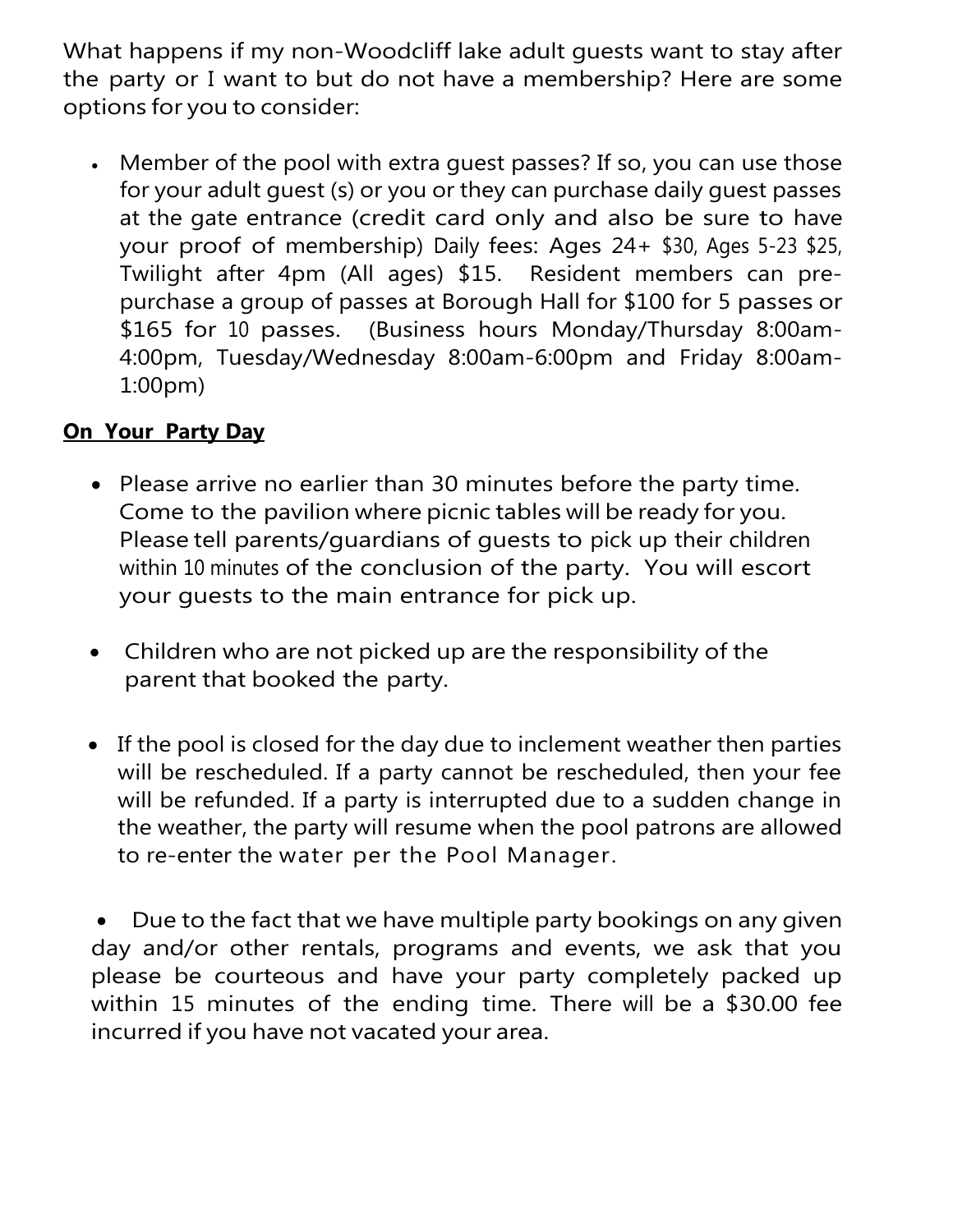Reservations are confirmed when renter receives an email confirmation approved by the Director of Parks and Recreation. Turning in an application does not guarantee confirmation. All applications are first-come-first-served basis.

By signing below, I confirm that I have read, fully understand and will comply with all party and facility rules. I am responsible for the event and participants and must be present for the entire event. I am the only person who can make changes to this event. I agree that I will be responsible for the conduct of the group, which has been granted the use of the WOODCLIFF LAKE OLD MILL POOL, PAVILION OR OTHER DESIGNATED LOCATION.

| Signature: _____________________________                                         |  |
|----------------------------------------------------------------------------------|--|
|                                                                                  |  |
| <b>DEPOSIT PAYMENT:</b>                                                          |  |
| Date: ________________ Amount: \$50.00                                           |  |
| Staff Initial: Check #: _________                                                |  |
| <b>FINAL PAYMENT:</b>                                                            |  |
| Date:__________Amount: \$____________Staff Initial: ________ Check #:___________ |  |
|                                                                                  |  |
|                                                                                  |  |